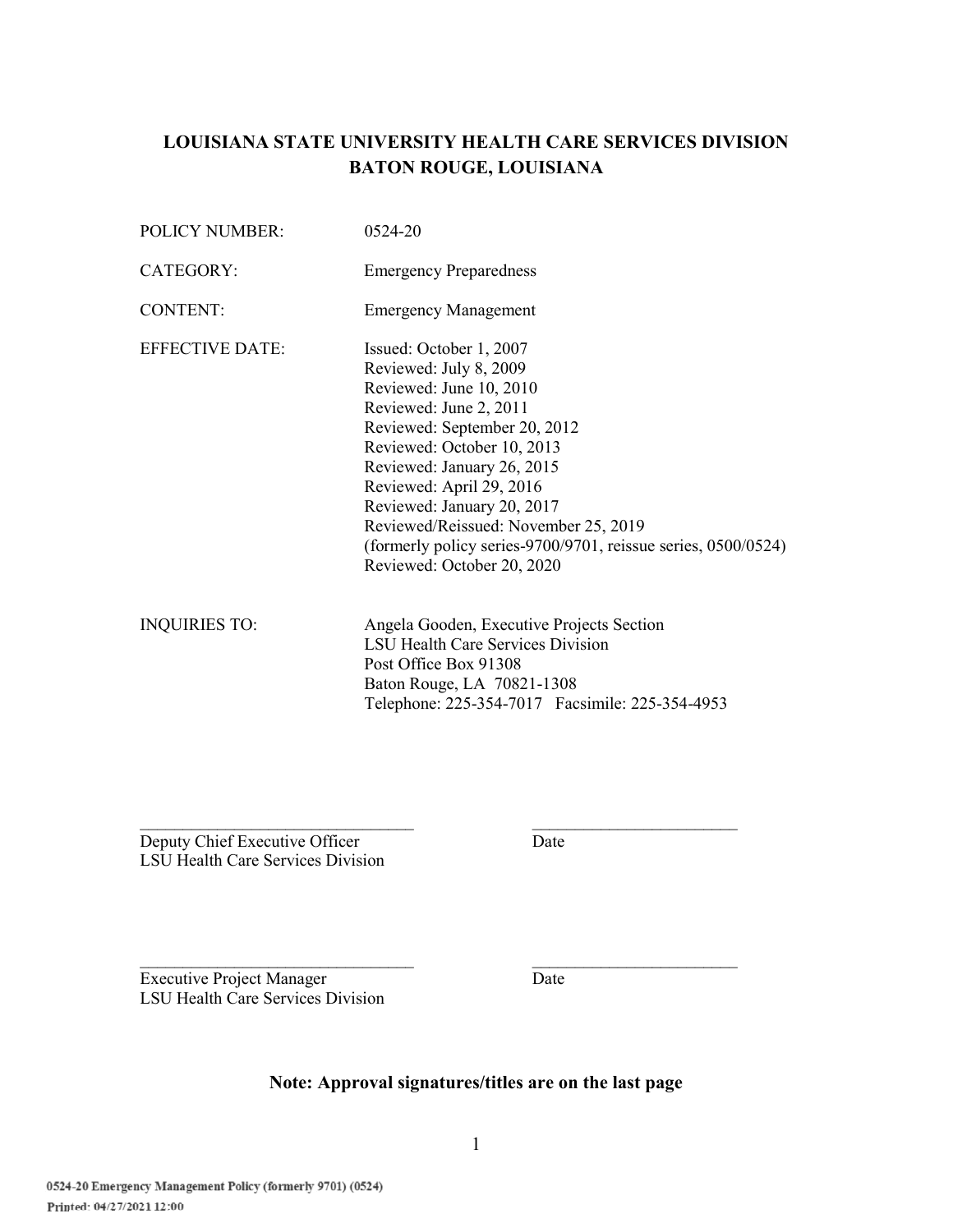### **LSU HCSD EMERGENCY MANAGEMENT POLICY**

#### **I. STATEMENT OF POLICY**

It shall be the responsibility of Lallie Kemp Medical Center to develop a comprehensive plan to respond in the event of any emergency. The plan shall be coordinated at the hospital, campus administrative level, utilizing the input and resources available to the campus, facility internally and externally.

### **II. PURPOSE**

The purpose of this policy is to ensure, Lallie Kemp Medical Center's readiness to respond appropriately to potentially catastrophic events within or around the respective facility community; thus, minimizing the negative effects upon life, property.

### **III. APPLICABILTIY**

This emergency management policy applies to all LSU-HSCD, Lallie Kemp Medical Center personnel, including, contractors/contracted workers, students, and volunteers.

### **IV. IMPLEMENTATION**

This policy and subsequent revisions to the policy shall become effective upon approval, signature and date of the LSU HCSD Deputy Chief Executive Officer.

### **V. GENERAL POLICY PROVISIONS**

The emergency management plan shall be developed in the event of potential or actual catastrophic events (both natural and manmade) occurring on or in the proximity of Lallie Kemp Medical Center hospital campus, facility and/or property. The plan shall include written policies and procedures for the following:

Type of emergencies covered:

- Person to contact in the event of a disaster
- Documentation of activities, including names of persons involved, times, etc.
- Duties and responsibilities of person(s) involved
- Communication and public relation responsibilities
- $\bullet$  Method(s) of appraisal of situation
- Evacuation routes
- Relationship with public authorities, e.g., law enforcement, fire, civil defense, and environmental authorities
- Medical, first aid facilities and services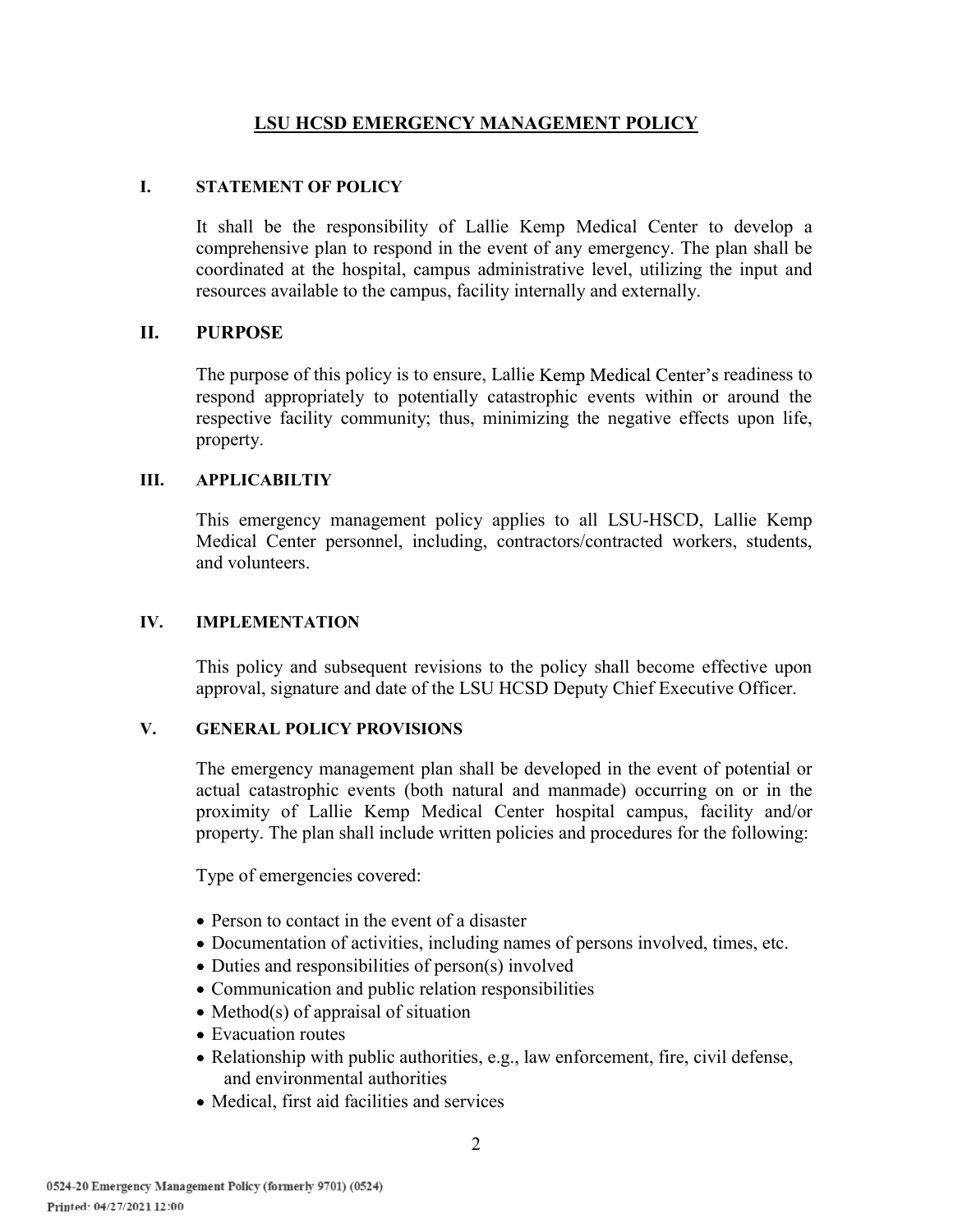- Mutual exchange of assistance with other agencies, MOUs
- Role of Safety Officer and ICS personnel
- Methods of testing plan, communication of plan, updates and revisions

The plan shall be reviewed by the hospital campus facility administrator annually. A copy of the respective hospital, facility plan shall be retained with the LSU HCSD Hospital Administrator, ABO Administrator.

The plan must be communicated to the appropriate hospital campus departments and facility divisions for staff knowledge in the event of a need to participate in drills or actual emergency.

### **VI. EXCEPTION**

Any exception to this policy must be approved by the Deputy CEO of LSU HCSD. Requests for exception shall be submitted to the LSU HCSD Deputy CEO for review and approval.